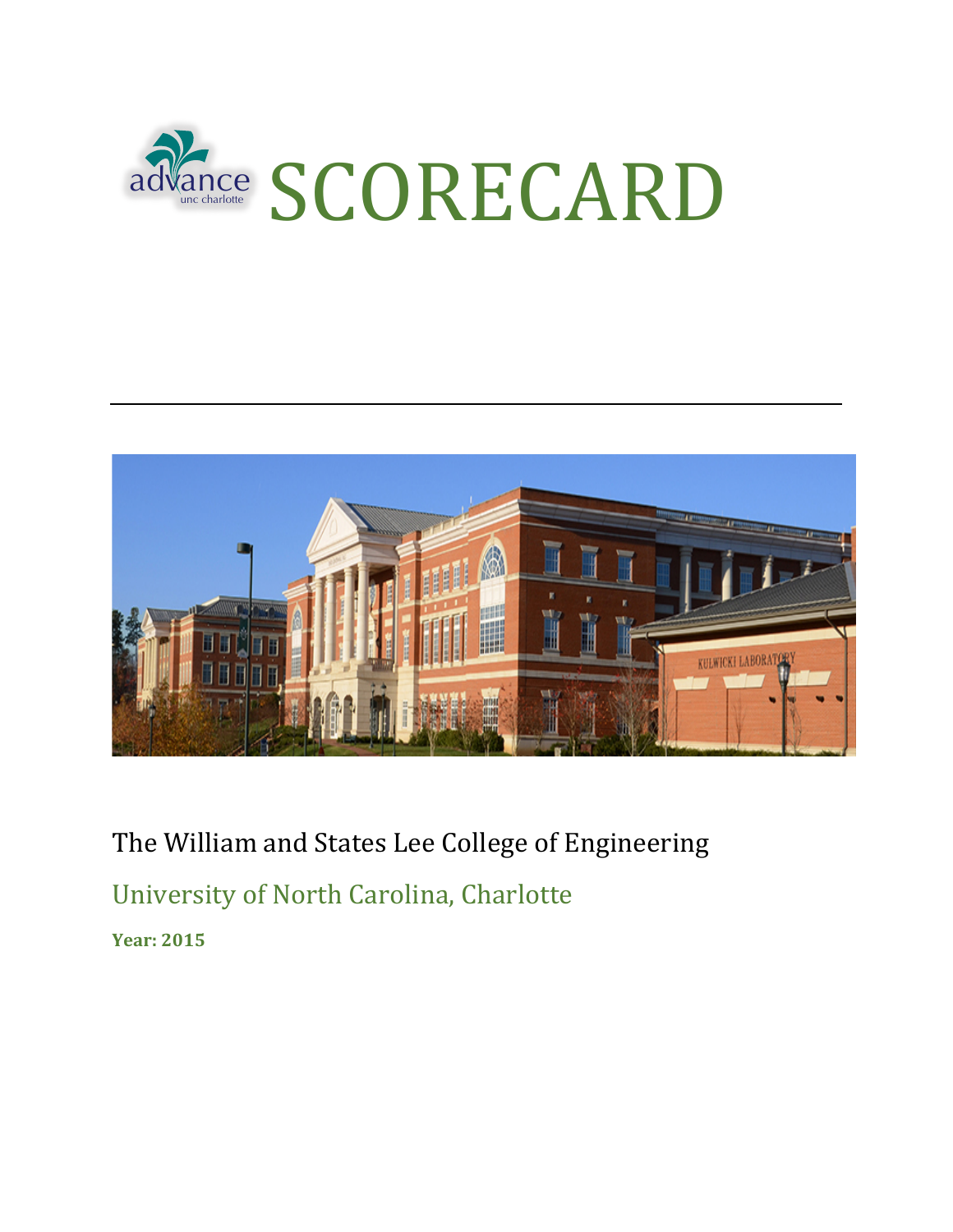# **Score Card at a glance:**

- 1. **Governance and Leadership Scorecard**
- 2. Governance Means for College of Engineering Compared to Overall **Institutional Mean**
- **3. Construct Leadership Means for College of Engineering Compared to Overall Institutional Mean**
- **4. Faculty Profile and Diversity by College**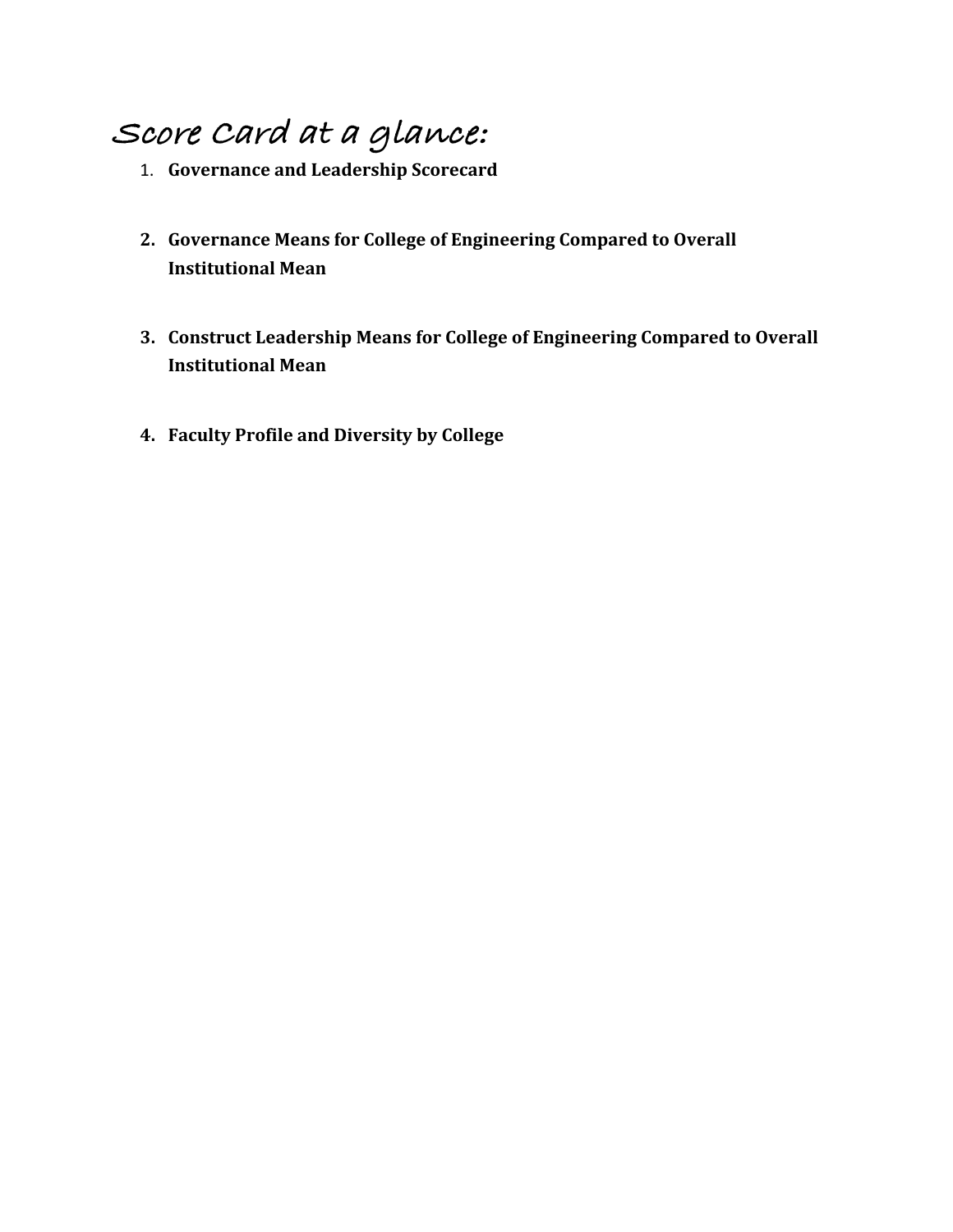| <b>Governance and Leadership Scorecard</b> |            |                       |                                  |  |  |  |
|--------------------------------------------|------------|-----------------------|----------------------------------|--|--|--|
| <b>College of</b><br><b>Engineering</b>    | Governance | Productivity          | <b>Slightly Below</b><br>Average |  |  |  |
|                                            |            | <b>Trust</b>          | Average                          |  |  |  |
|                                            |            | <b>Shared Purpose</b> | Average                          |  |  |  |
|                                            |            | Understanding         | Average                          |  |  |  |
|                                            |            | Adaptability          | <b>Slightly Below</b><br>Average |  |  |  |
|                                            | Leadership | <b>Senior</b>         | Average                          |  |  |  |
|                                            |            | <b>Divisional</b>     | Average                          |  |  |  |
|                                            |            | Departmental          | <b>Slightly Below</b><br>Average |  |  |  |
|                                            |            | <b>Faculty</b>        | <b>Slightly Below</b><br>Average |  |  |  |

*Score card values are based on aggregate reports from the COACHE survey conducted in 2014-15.*

#### **Score Card Legend**

Very Above Average= College level performance is substantially better than University mean *performance* Above Average= College level performance is better than University mean performance Slightly Above Average= College level performance is slightly better than University mean *performance* Slightly Below Average= College level performance is slightly below University mean performance *Below Average=* College level performance is below University mean performance Very Below Average= College level performance is substantially below University mean performance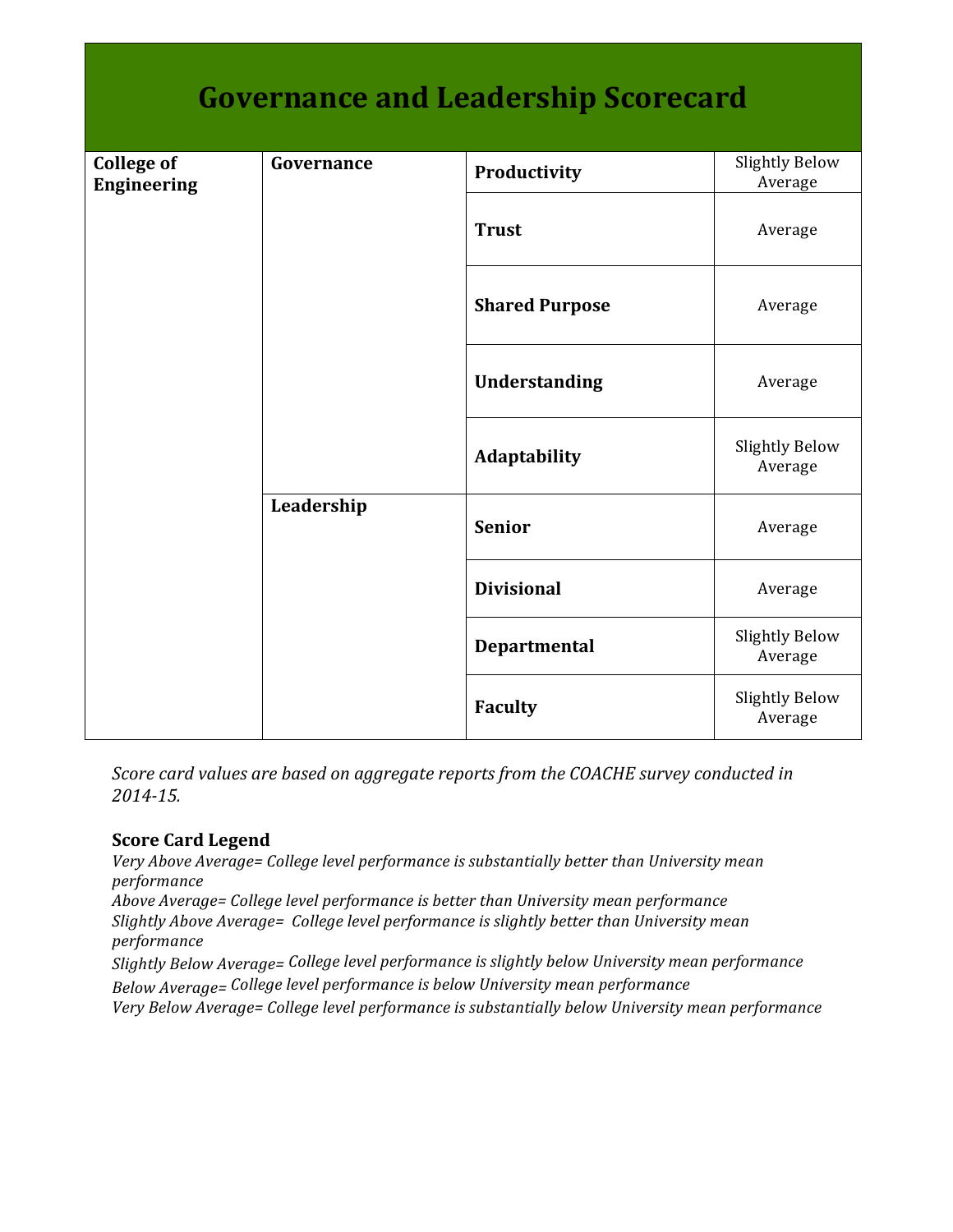#### Construct Governance Means for College of Engineering Compared to Overall Institutional Mean

|                                                             | Engineering<br>College of |           | nstitutional<br>Average |           |
|-------------------------------------------------------------|---------------------------|-----------|-------------------------|-----------|
|                                                             | Mean                      | <b>SD</b> | Mean                    | <b>SD</b> |
| <b>Governance: Productivity</b>                             | 3.02                      | 0.88      | 3.13                    | 0.92      |
| Overall effectiveness of shared governance                  | 2.83                      | 1.07      | 3.19                    | 1.15      |
| My committees make measureable progress towards goals       | 3.36                      | 0.85      | 3.42                    | 0.84      |
| <b>Governance: Trust</b>                                    | 3.07                      | 0.81      | 3.14                    | 0.89      |
| I understand how to voice opinions about policies           | 2.90                      | 0.97      | 3.05                    | 1.12      |
| Faculty and admin follow rules of engagement                |                           | 0.93      | 3.40                    | 0.99      |
| <b>Governance: Shared Purpose</b>                           |                           | 0.87      | 3.21                    | 0.93      |
| Important decisions are not made until there is consensus   | 2.93                      | 1.05      | 2.83                    | 1.06      |
| Faculty and admin have a shared sense of responsibility     | 3.41                      | 0.87      | 3.57                    | 1.02      |
| Governance: Understanding                                   | 3.09                      | 0.84      | 3.08                    | 0.87      |
| Faculty governance structures offer opportunities for input | 2.89                      | 1.01      | 3.13                    | 1.03      |
| Admin communicate rationale for important decisions         | 3.16                      | 0.88      | 3.05                    | 1.01      |
| Governance: Adaptability                                    | 2.85                      | 0.63      | 3.04                    | 0.78      |
| Shared governance holds up in unusual circumstances         | 2.79                      | 0.64      | 3.04                    | 0.91      |
| Institution regularly reviews effectiveness of governance   | 2.75                      | 0.73      | 2.98                    | 0.97      |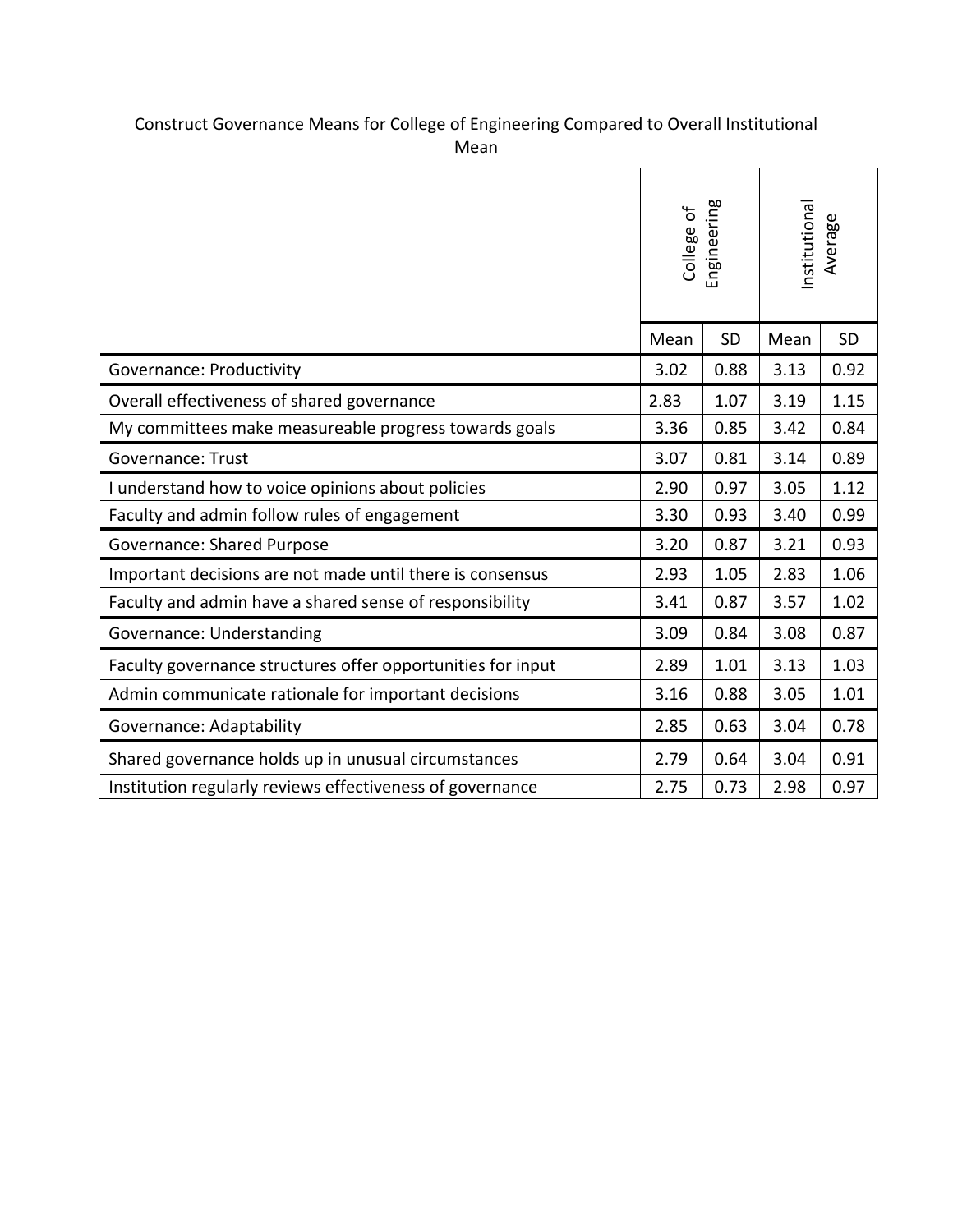### Construct Leadership Means for College of Engineering Compared to Overall Institutional Mean

|                                              | Engineering<br>College of |      | nstitutional<br>Average |           |
|----------------------------------------------|---------------------------|------|-------------------------|-----------|
|                                              | Mean                      | SD   | Mean                    | <b>SD</b> |
| Leadership: Senior                           | 3.41                      | 0.86 | 3.49                    | 0.93      |
| Pres/Chancellor: Communication of priorities | 3.41                      | 1.02 | 3.53                    | 1.04      |
| CAO: Pace of decision making                 | 3.48                      | 0.93 | 3.52                    | 1.01      |
| Leadership: Divisional                       | 3.09                      | 1.12 | 3.04                    | 1.15      |
| Dean: Pace of decision making                |                           | 1.09 | 3.17                    | 1.16      |
| Dean: Stated priorities                      | 3.20                      | 1.11 | 3.03                    | 1.22      |
| Leadership: Departmental                     | 3.35                      | 1.26 | 3.55                    | 1.24      |
| Head/Chair: Pace of decision making          | 3.26                      | 1.29 | 3.45                    | 1.33      |
| Head/Chair: Communication of priorities      | 3.33                      | 1.44 | 3.48                    | 1.42      |
| Leadership: Faculty                          | 3.10                      | 0.69 | 3.28                    | 0.78      |
| Faculty leadership pace of decision making   |                           | 0.72 | 3.25                    | 0.81      |
| Faculty leadership stated priorities         |                           | 0.71 | 3.32                    | 0.78      |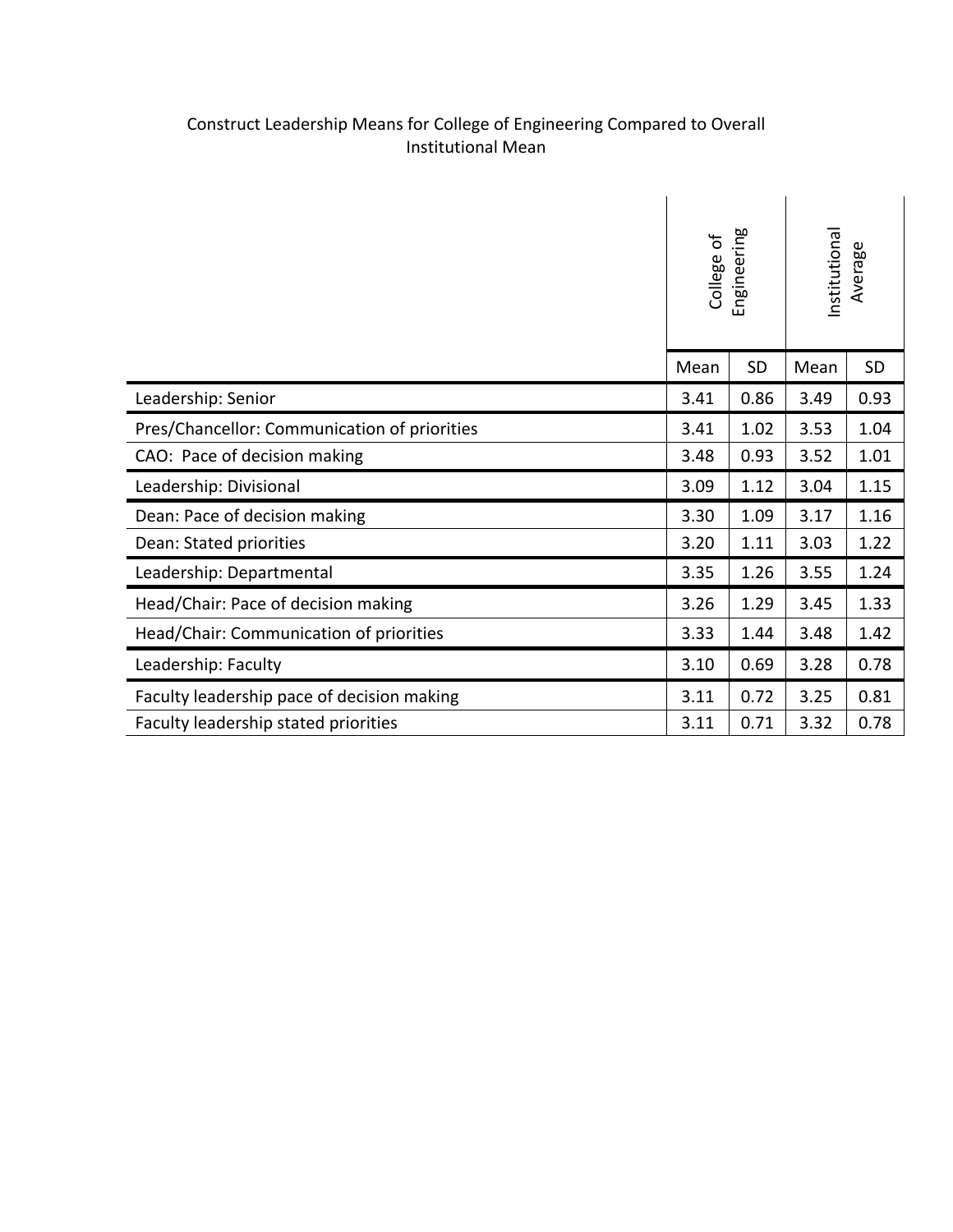| <b>Faculty Profile and Diversity by College</b> |                              |              |                |                |                 |                |                |                 |
|-------------------------------------------------|------------------------------|--------------|----------------|----------------|-----------------|----------------|----------------|-----------------|
| Constructs                                      | Parameters                   | <b>COB</b>   | <b>CCI</b>     | <b>COE</b>     | $CO -$          | <b>CHHS</b>    | <b>CAA</b>     | <b>CLAS</b>     |
|                                                 |                              | $(N=87.5)$   | $(N=69)$       | $(N=114.8)$    | $(N=137)$       | $(N=89.5)$     | $(N=106)$      | $(N=466.2)$     |
| Appointment<br><b>Status</b>                    | Full time                    | %N           | %N             | %N             | &N              | %N             | %N             | %N              |
| Rank                                            | Professor                    | 37           | 25             | 22             | 28              | 16             | 11             | 27              |
|                                                 | Associate<br>Professor       | 33           | 43             | 43             | 36              | 30             | 41             | 28              |
|                                                 | Assistant<br>Professor       | 19           | 19             | 23             | 17              | 16             | 25             | 17              |
|                                                 | Lecturer                     | 10           | 13             | $\overline{7}$ | 20              | 38             | 23             | 29              |
| Tenure                                          | Tenured<br>Non-Tenure        | 73<br>27     | 72             | 75             | 77              | 48.5           | 77             | 69              |
|                                                 | <b>Track</b>                 |              | 28             | 25             | 23              | 41             | 23             | 31              |
| Race/<br>Ethnicity                              | American<br>Indian/Alaskan   | N/A          | N/A            | N/A            | N/A             | N/A            | N/A            | N/A             |
|                                                 | Asian                        | 21           | 25             | 5              | 20              | 3              | $\,6\,$        | 5               |
|                                                 | Black/African<br>American    | 5            | $\overline{3}$ | 11             | $6\overline{6}$ | 15             | $\overline{7}$ | 5               |
|                                                 | Hawaiian/Pacific<br>Islander | N/A          | N/A            | N/A            | N/A             | N/A            | N/A            | N/A             |
|                                                 | Hispanic                     | $\mathbf{1}$ | $\mathbf{1}$   | 3              | $\overline{2}$  | 4              | $\overline{2}$ | 4               |
|                                                 | White                        | 67           | 48             | 70             | 57              | 76             | 85             | 72              |
|                                                 | Multiracial                  | N/A          | N/A            | N/A            | N/A             | N/A            | N/A            | $\overline{.2}$ |
|                                                 | Non Resident                 | 3            | 13             | $\overline{2}$ | 9               | $\overline{2}$ | $\overline{2}$ | $\overline{7}$  |
|                                                 | Unknown                      | 10           | 10             | 5              | $\overline{8}$  | $\overline{4}$ | 16             | $\overline{7}$  |
| Sex                                             | Female                       | 33           | 31             | 61             | 15              | 73             | 49             | 49              |
|                                                 | Male                         | 67           | 68             | 39             | 85              | 27             | 58             | 51              |
| Age                                             | 50 or Above                  | 62           | 38             | 48             | 52              | 54             | 49             | 45              |
|                                                 | 40-49                        | 26           | 32             | 28             | 32              | 30             | 40             | 30              |
|                                                 | 30-39                        | 18           | 30             | 21             | 15              | 21             | 25             | 21              |
|                                                 | Under 30                     | $\mathbf{1}$ | N/A            | $\overline{3}$ | $\overline{1}$  | N/A            | $\mathbf{1}$   | $\overline{4}$  |

N= Full-time Faculty for Each College